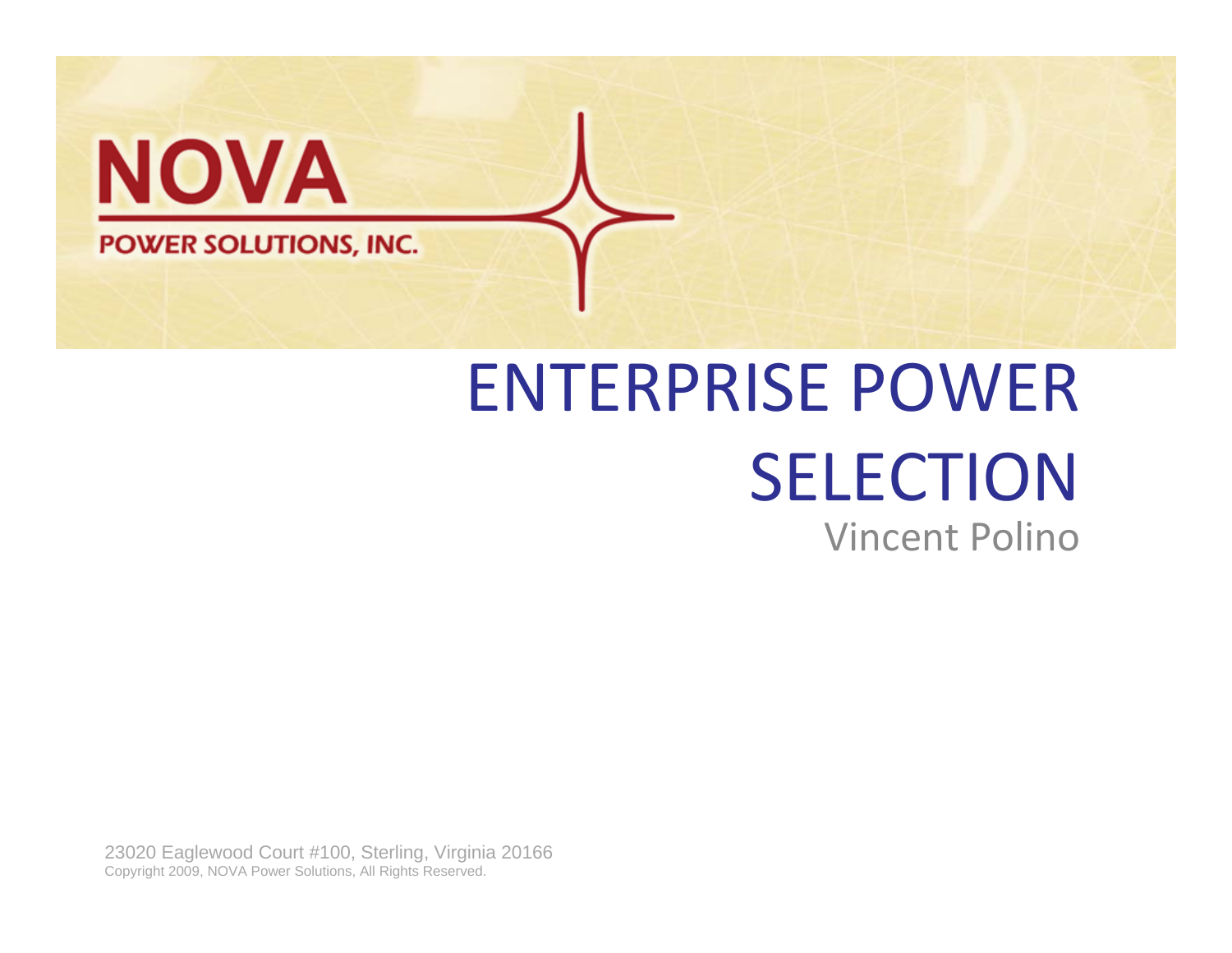#### PRESENTATION OVERVIEW

- Power reliability
- Protect COTS equipment
- Use efficient components
- Save \$\$\$

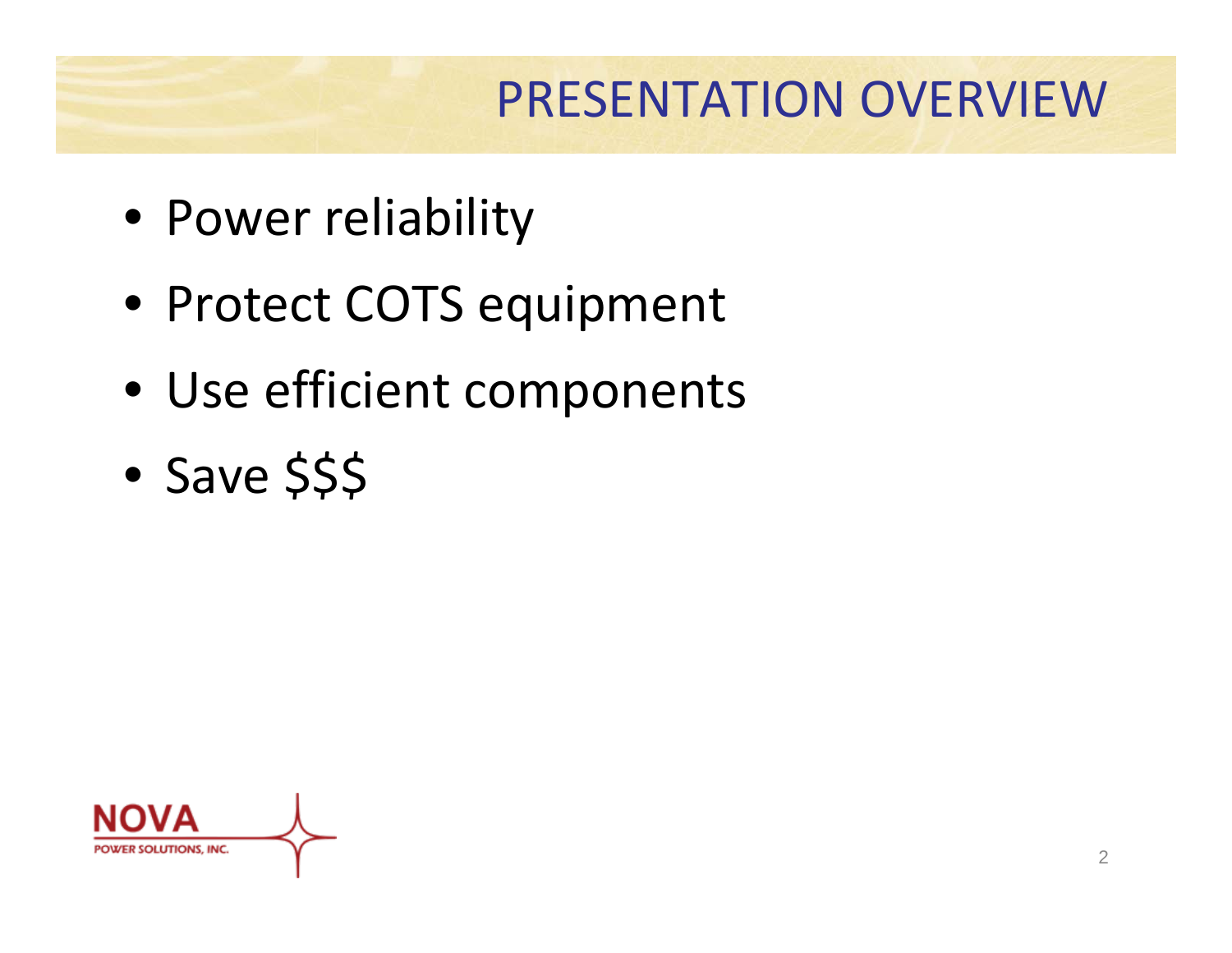### NOVA POWER SOLUTIONS, INC.

- Woman‐Owned Small Business
- Product Solution Offerings
	- Rack‐Mount **Power Conditioners and Battery Back‐up**
	- Designed for Shipboard **C4I systems** and Military Ground Installations
- *Unprecedented* Pre‐ and Post‐Sale Customer Support
	- **Customer‐Driven** Projects & Requirements
	- **20+ Years** of Successful Contract Performance
	- **Large install base,** 8,000+ UPS Systems Deployed Worldwide

SOLUTIONS, INC.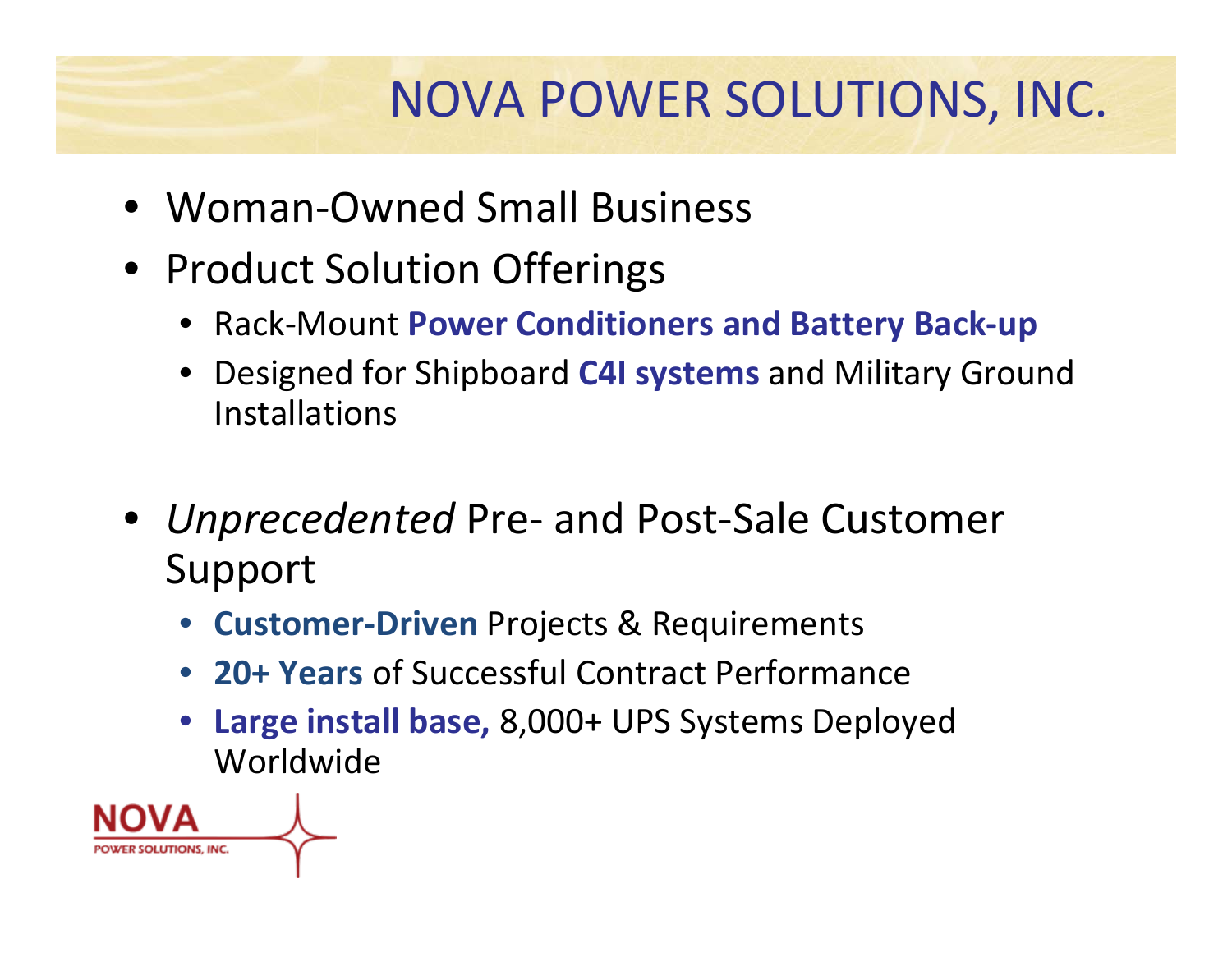#### TYPICAL AMERICAN RESIDENTIAL ELECTRICAL SYSTEM



#### Consistent, Reliable, Taken-for-Granted

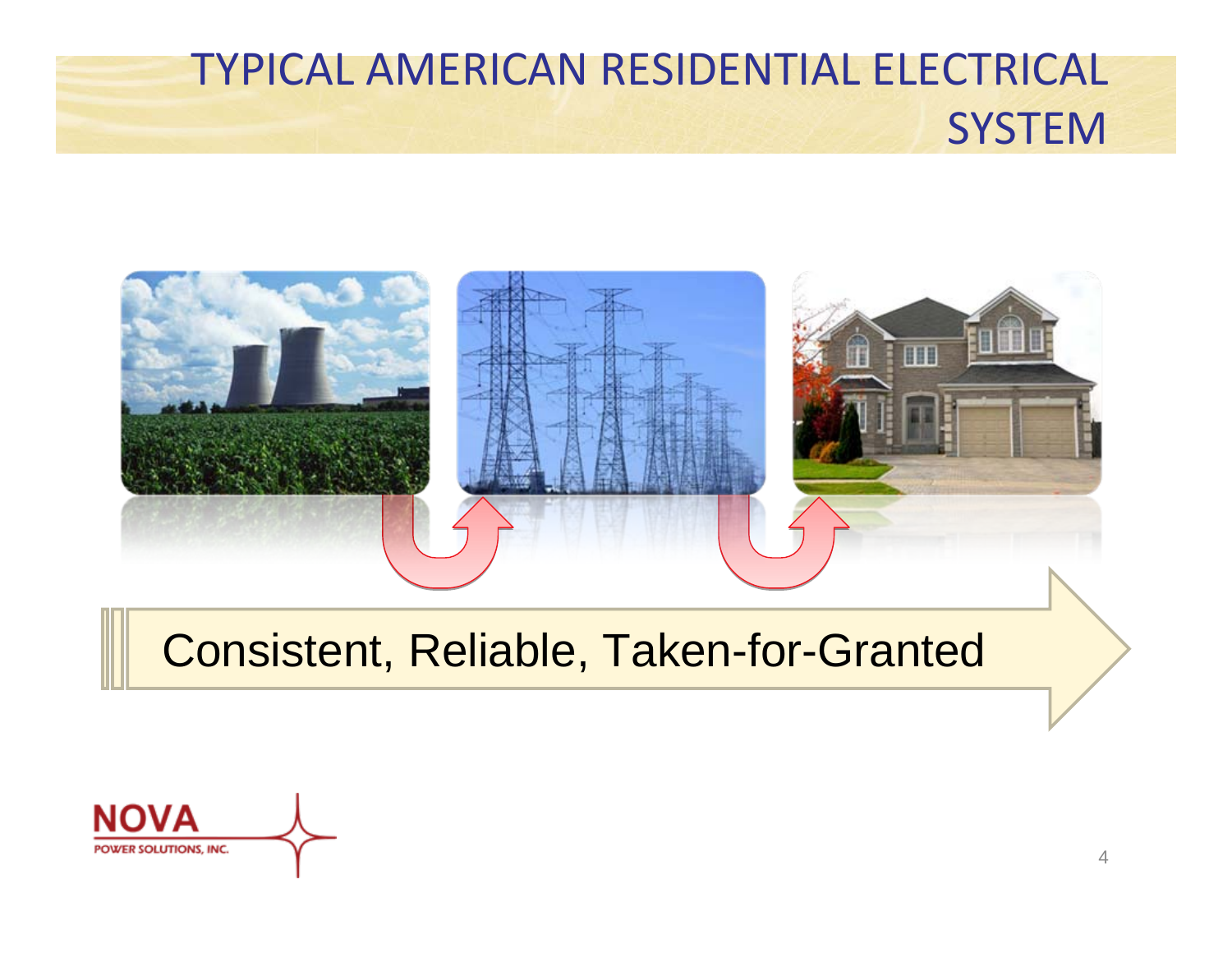#### TYPICAL SHIPBOARD ELECTRICAL SYSTEM



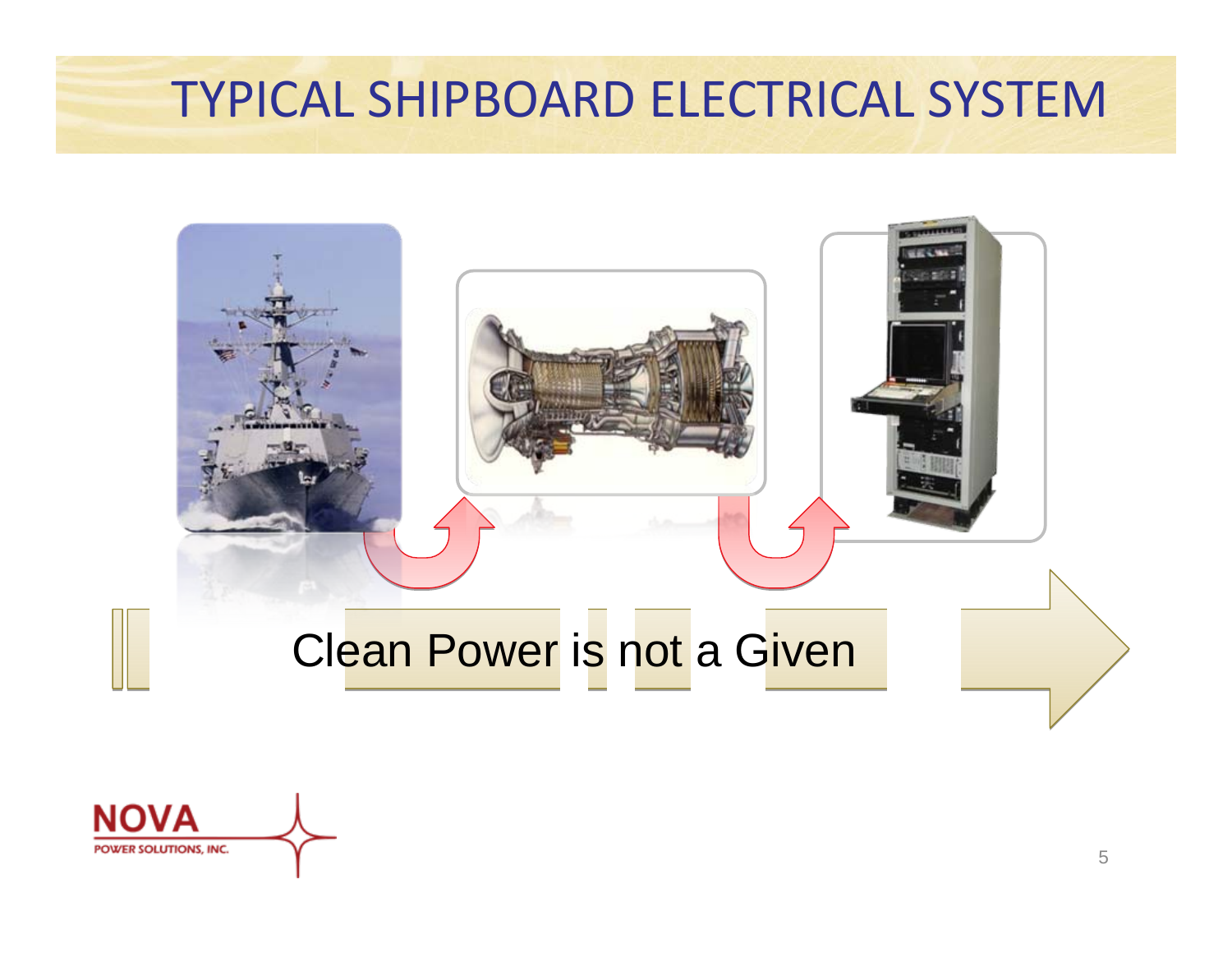# TYPICAL FIELD GENERATOR ELECTRICAL SYSTEM



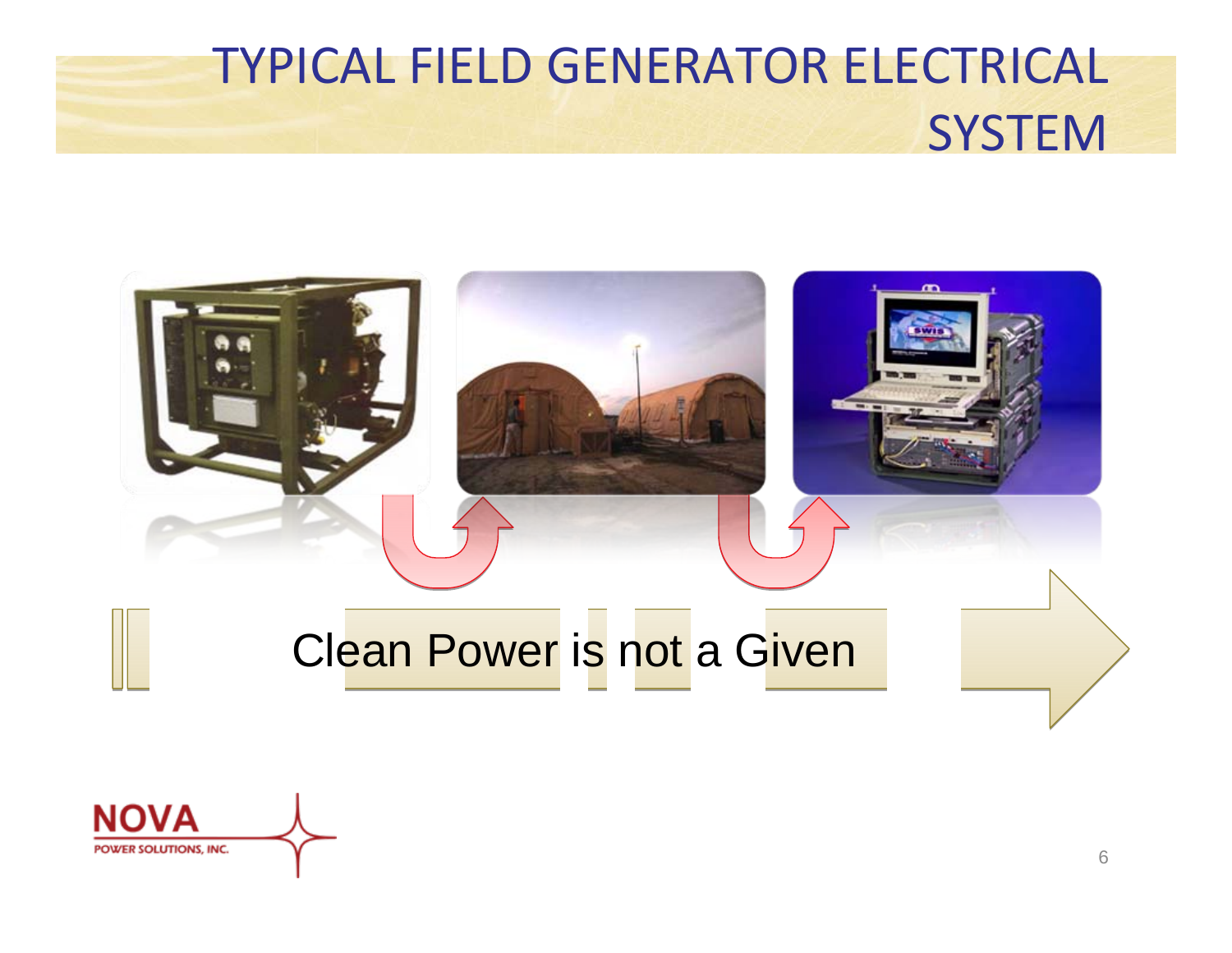### WHY USE POWER CONDITIONING AND BACK‐UP?

- Two Primary Functions of an UPS
- Online versus Offline
- Appropriate Battery Technology

| <b>Type</b> | Energy/Weight | Energy/Vol.  | Self-Discharge rate |
|-------------|---------------|--------------|---------------------|
| <b>VRLA</b> | 30-40 Wh/kg   | 60-75 Wh/L   | $3\%/mo$            |
| <b>NiCd</b> | 40-60 Wh/kg   | 50-150 Wh/L  | 10%/mo              |
| <b>NiMh</b> | 30-80 Wh/kg   | 140-300 Wh/L | 30%/mo              |
| Li Ion      | 150-200 Wh/kg | 250-530 Wh/L | 5-10%/mo            |

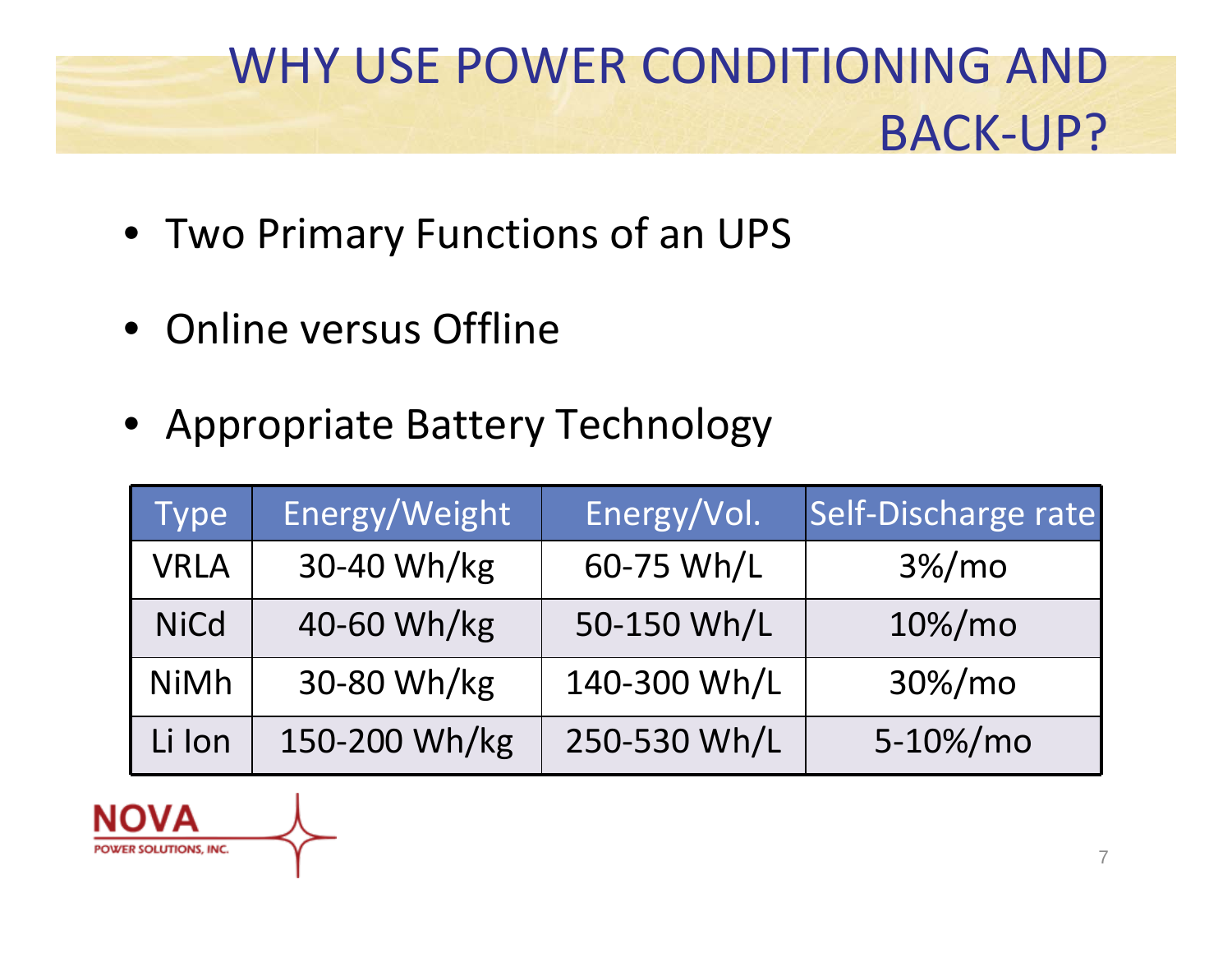## TYPICAL C4I SYSTEM DESIGN REQUIREMENTS

- COTS Equipment in Mil‐Std Environment
- Space, Weight and Power
- Standard 20A Circuit
- Life Cycle Costs



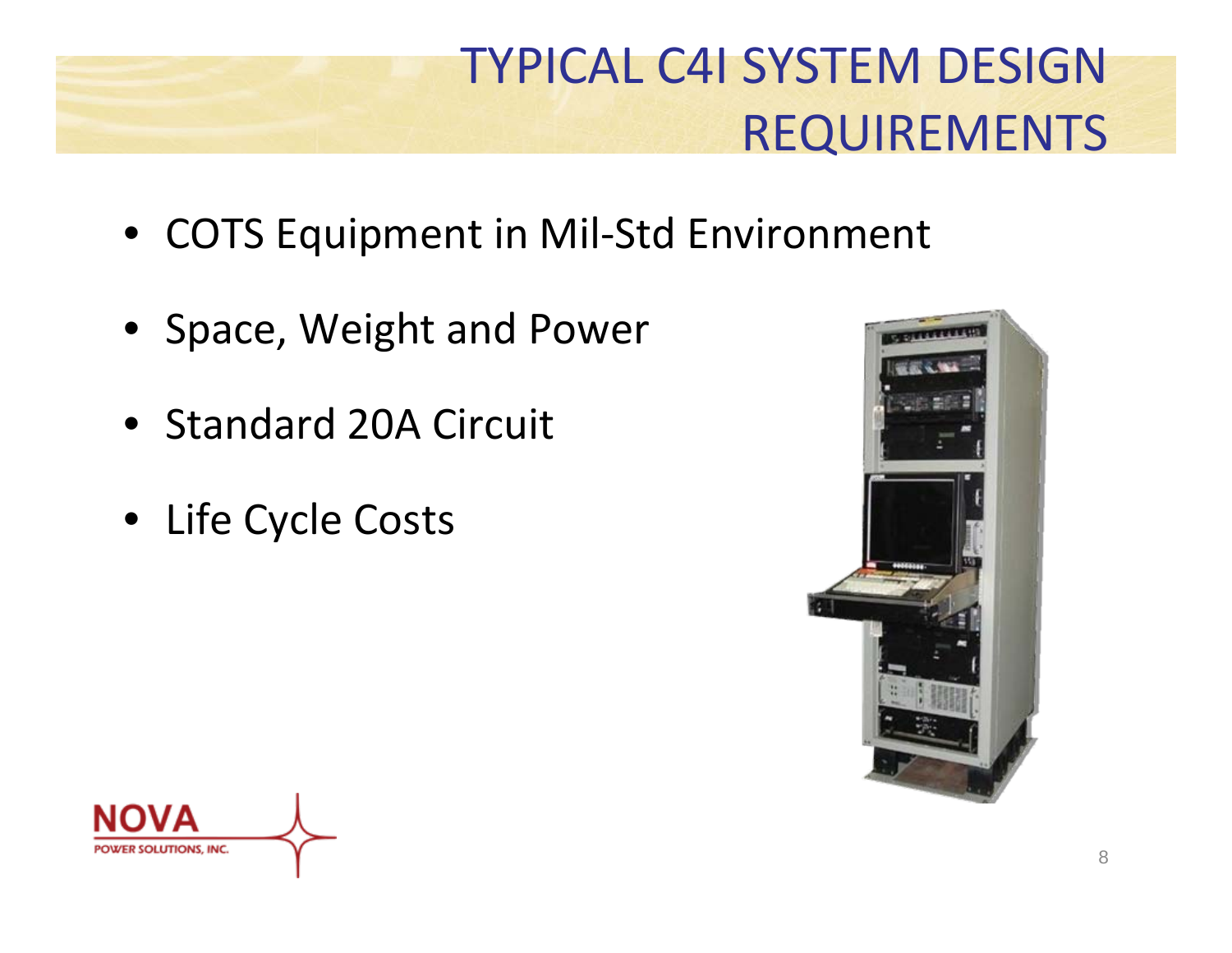## UPS SELECTION CONSIDERATIONS

- Online
- Rugged and Rack‐mount
- Shipboard 20A Circuit
- Delta ‐<sup>&</sup>gt; Wye
- Redundancy
- Standard Features



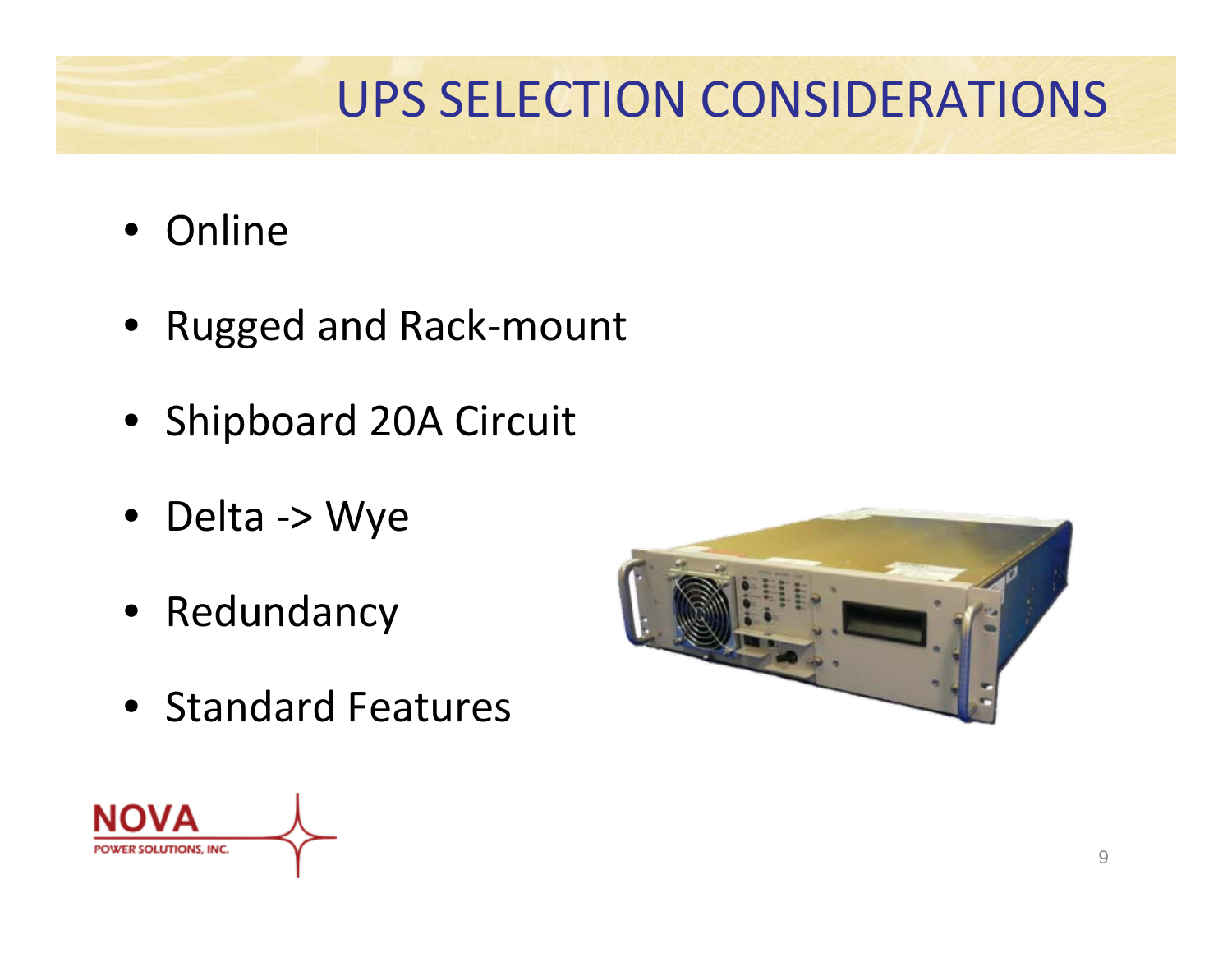### PROPOSED C4I SYSTEM IMPROVEMENTS

- Common UPS
	- Avoid Proprietary Features
- Rugged versus Ruggedized
- Open Architecture
- Efficient System Components



10

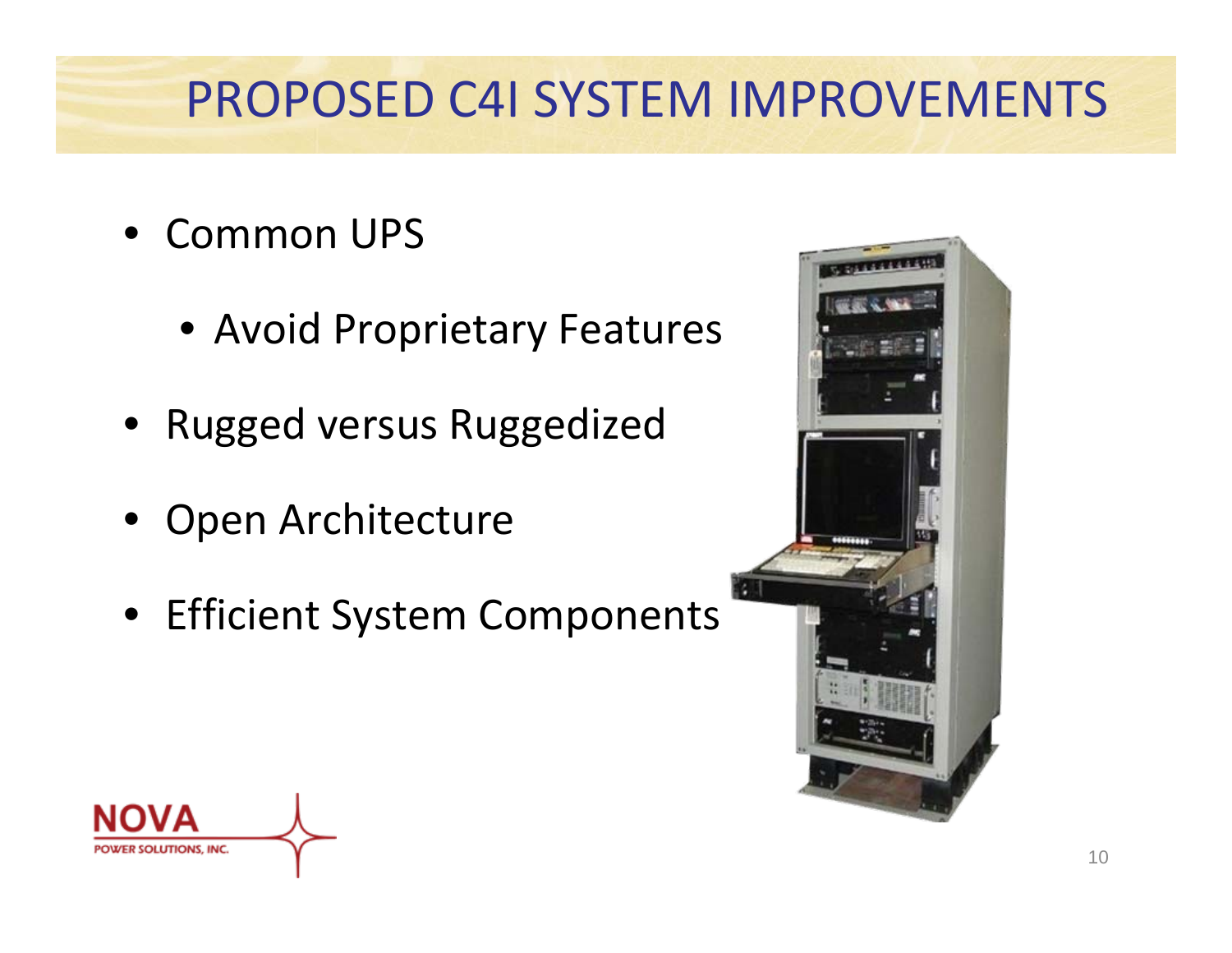#### EFFICIENCY EXAMPLE

- Assumptions
	- Gas‐turbine generator produces 3,000 kW/hr
	- Burns 100 gal/hr @ \$2.00/gal
	- Per GTG cost \$200/hr, or \$1,752,000/yr
	- 115 watts costs \$5,000/yr per GTG

### **Fuel‐cost Savings in the Millions!**

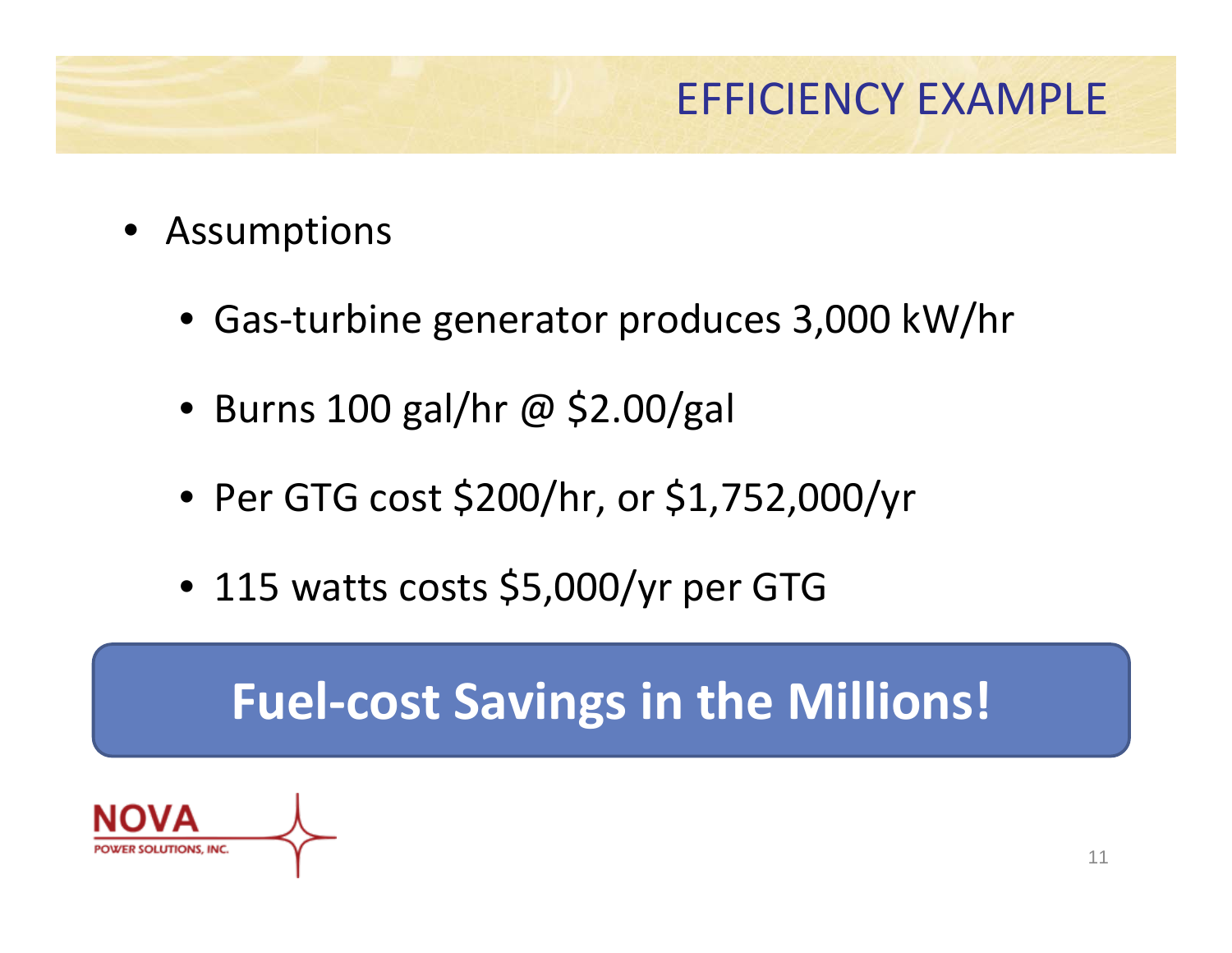## ALTERNATIVE UPS OPTIONS

- 2300 Watts Maximum
- Power Efficiency
- Online AC UPS <sup>=</sup> 1955 Watts
- 48VDC UPS <sup>=</sup> 2070 Watts
- Increased Power Available
- Reduced Heat
- Avoid Unnecessary Hot-Work



\$1,020,000

\$15,187/yr/GTG

\$ 10,124 /yr/GTG

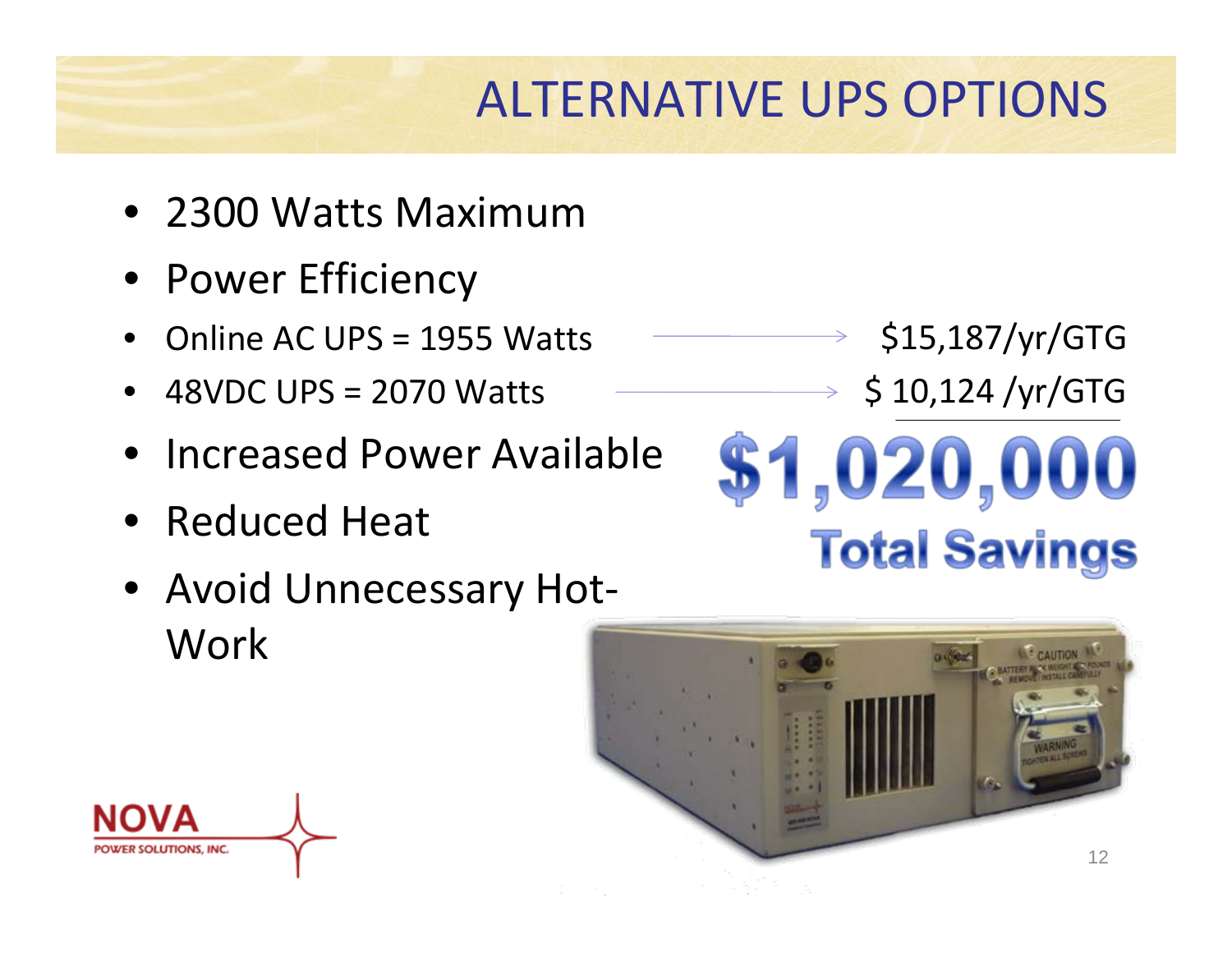### PRESENTATION SUMMARY

- Shipboard COTS Equipment Requires Clean Power
- Rugged Components for Tactical Applications
- Power‐Efficient Components:
	- Computing Power
	- Wasted Heat Energy

• Re‐Wiring



**Ideal : Ideal :** A **rugged, common** A **rugged, common UPS** that fits on a **UPS** that fits on a **20A Circuit** and **20A Circuit** and powers **efficient** powers **efficient computers. computers.**